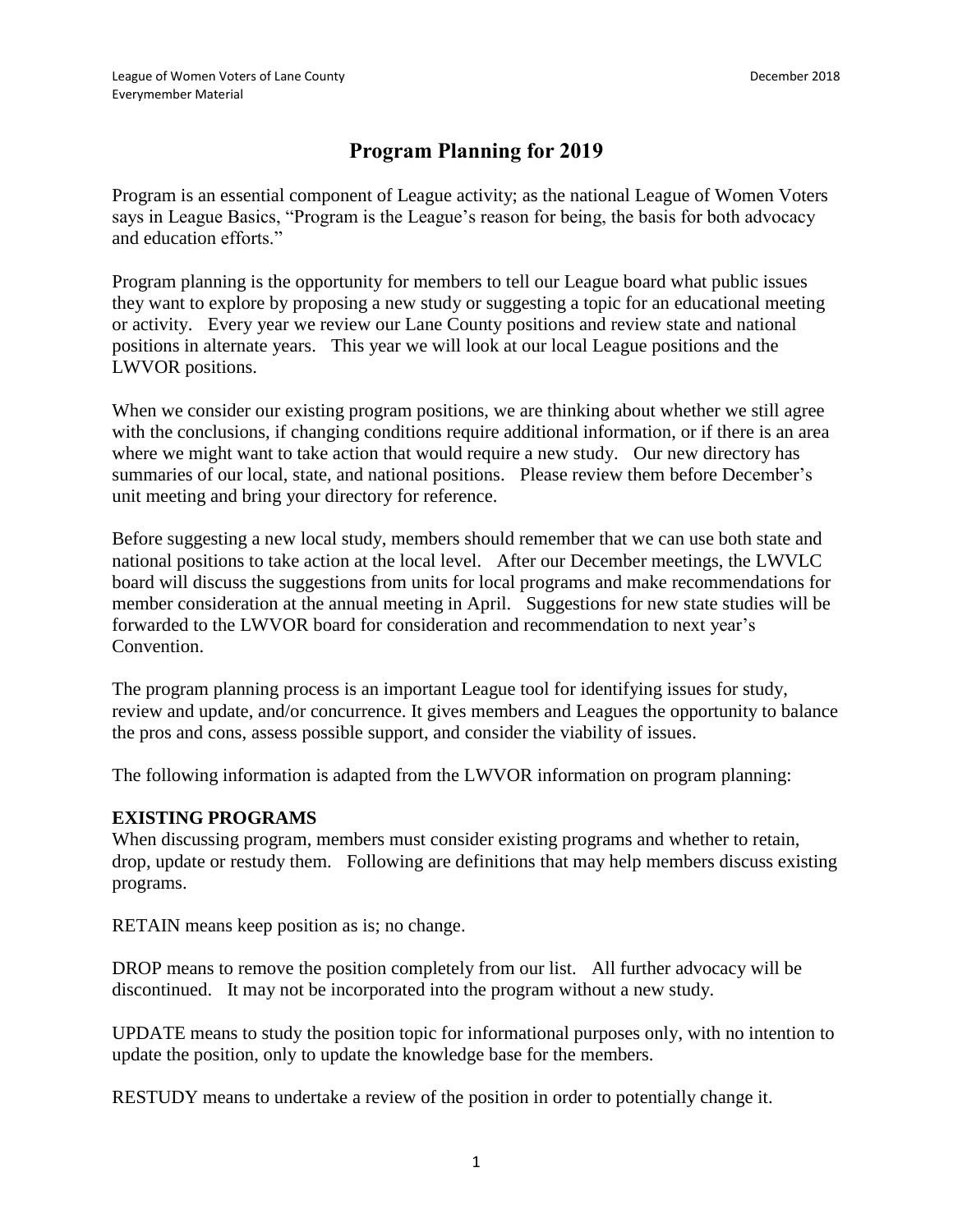## **PROPOSING NEW STUDIES**

When proposing new studies, keep the following in mind:

1. What are issues of importance that are most critical in our community?

2. Will the study bring greater visibility and credibility to the League of Women Voters?

3. What issues will stir the imagination of our members and attract potential new members?

4. What studies of educational/advocacy projects would help our League to link with individuals and organizations representing different viewpoints, ages, racial or ethnic identities, or other diverse groups that are underrepresented in the League?

5. Why should the League focus its time and resources on this study or project?

6. Is the issue one that can be addressed by government action?

Also consider:

1. The issue must fall within the Principles of the League of Women Voters.

2. The issue should add balance to the League program and have good appeal for our members.

3. League of Women Voters' volunteer time and financial resources must be available.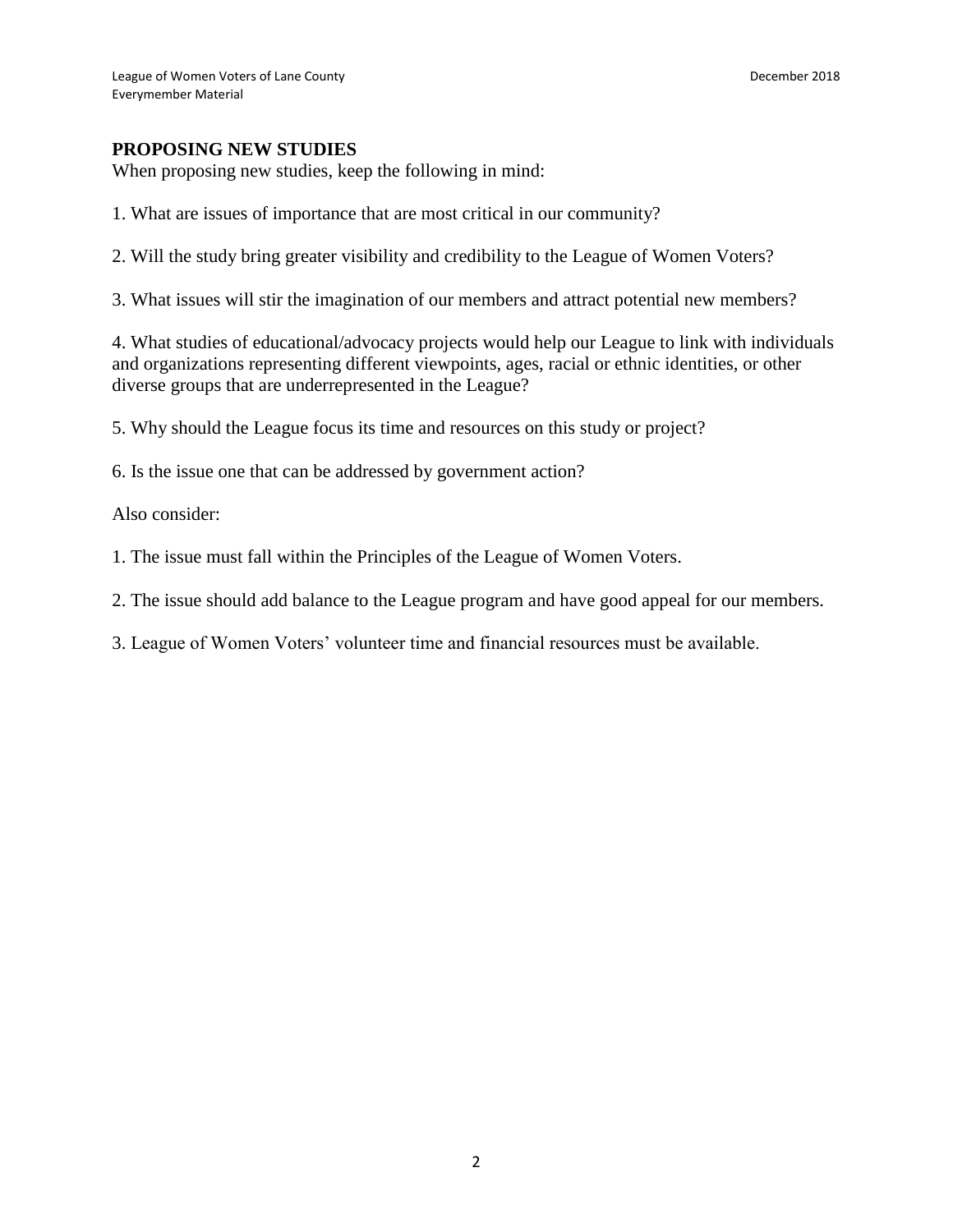| <b>LWVLC Program</b>                              |        |             |               |          |  |
|---------------------------------------------------|--------|-------------|---------------|----------|--|
| <b>Current Positions</b>                          | Retain | <b>Drop</b> | <b>Update</b> | Restudy* |  |
| <b>GOVERNMENTAL STRUCTURE AND PROCESS</b>         |        |             |               |          |  |
| Boards, Commissions and Committees                |        |             |               |          |  |
| Lane County Government                            |        |             |               |          |  |
| <b>Urban Services</b>                             |        |             |               |          |  |
| <b>Structure of Local Government</b>              |        |             |               |          |  |
| <b>ECONOMIC POLICY</b>                            |        |             |               |          |  |
| Capital Improvement Financing                     |        |             |               |          |  |
| <b>Local Government Finance</b>                   |        |             |               |          |  |
| Sustainable Economic Management                   |        |             |               |          |  |
| Urban Renewal and Tax Increment Financing         |        |             |               |          |  |
| <b>COMMUNITY DEVELOPMENT</b>                      |        |             |               |          |  |
| Housing                                           |        |             |               |          |  |
| Planning and Zoning                               |        |             |               |          |  |
| Sign Control                                      |        |             |               |          |  |
| Sustainable Metropolitan Management               |        |             |               |          |  |
| Transportation                                    |        |             |               |          |  |
| <b>GOVERNMENTAL SERVICES</b>                      |        |             |               |          |  |
| <b>Elementary and Secondary School Facilities</b> |        |             |               |          |  |
| <b>Library Services</b>                           |        |             |               |          |  |
| Mental Health Services for Adults in Lane County  |        |             |               |          |  |
| Parklands                                         |        |             |               |          |  |
|                                                   |        |             |               |          |  |
| <b>NATURAL RESOURCES</b>                          |        |             |               |          |  |
| Solid Waste                                       |        |             |               |          |  |
| <b>SOCIAL POLICY</b>                              |        |             |               |          |  |
| Ending Violence in Lane County                    |        |             |               |          |  |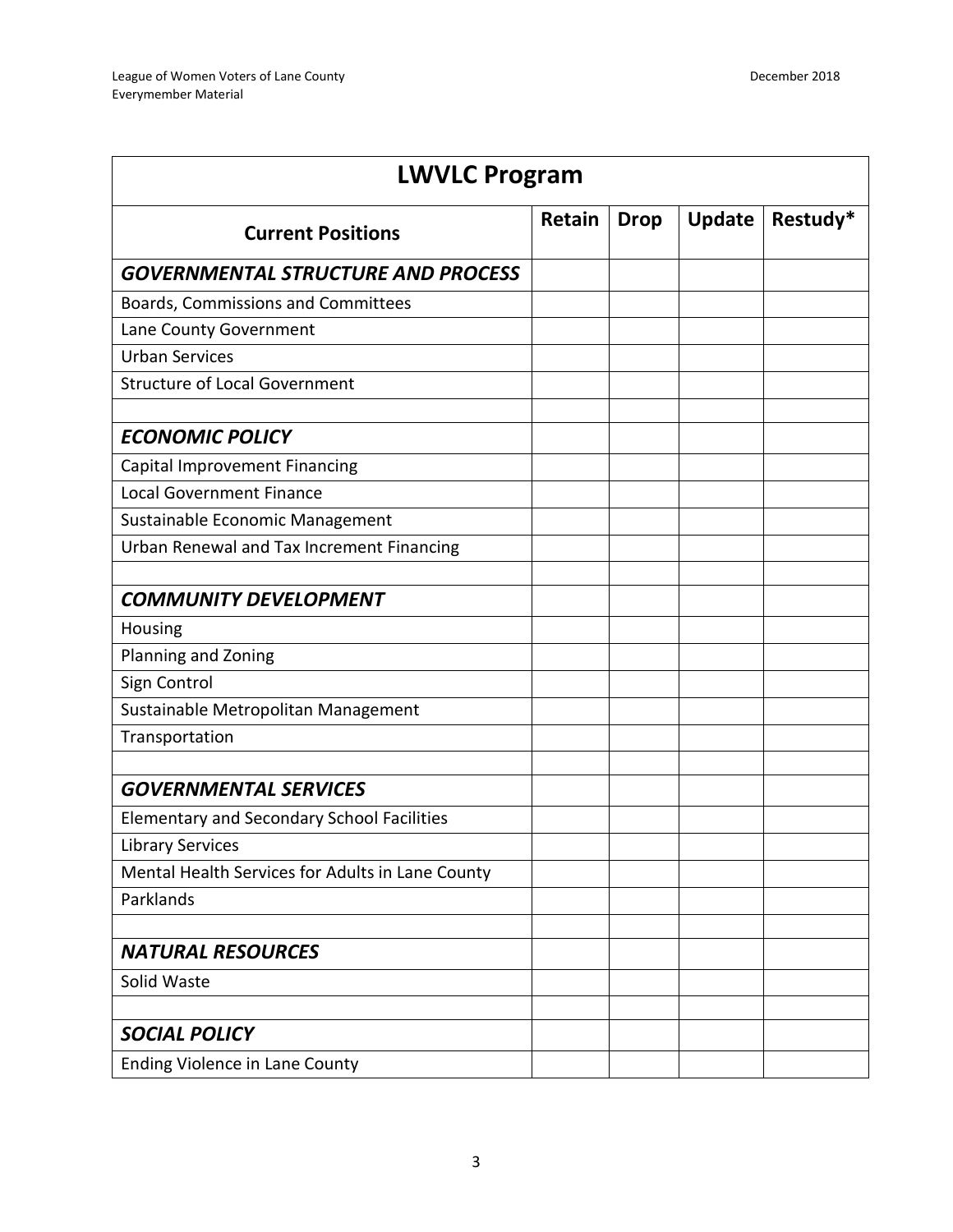## **LWVOR Program Planning: Existing Programs**

| <b>LWVOR Positions</b>             | Retain | <b>Drop</b> | Update | Restudy* |
|------------------------------------|--------|-------------|--------|----------|
| <b>GOVERNANCE</b>                  |        |             |        |          |
| Campaign Finance Reform            |        |             |        |          |
| Civil Discourse                    |        |             |        |          |
| <b>Constitutional Provisions</b>   |        |             |        |          |
| Economic Development Revenue Bonds |        |             |        |          |
| <b>Election Methods</b>            |        |             |        |          |
| <b>Election Laws</b>               |        |             |        |          |
| <b>Elections Methods</b>           |        |             |        |          |
| <b>Emergency Board</b>             |        |             |        |          |
| <b>Fiscal Policy</b>               |        |             |        |          |
| Initiative, Referendum, and Recall |        |             |        |          |
| <b>Oregon State Courts</b>         |        |             |        |          |
| Redistricting in Oregon            |        |             |        |          |
| <b>NATURAL RESOURCES</b>           |        |             |        |          |
| Air Quality                        |        |             |        |          |
| Offshore and Coastal Management    |        |             |        |          |
| <b>Energy Conservation</b>         |        |             |        |          |
| <b>Nuclear Energy</b>              |        |             |        |          |
| Land Use                           |        |             |        |          |
| Parks                              |        |             |        |          |
| Seismic Risks                      |        |             |        |          |